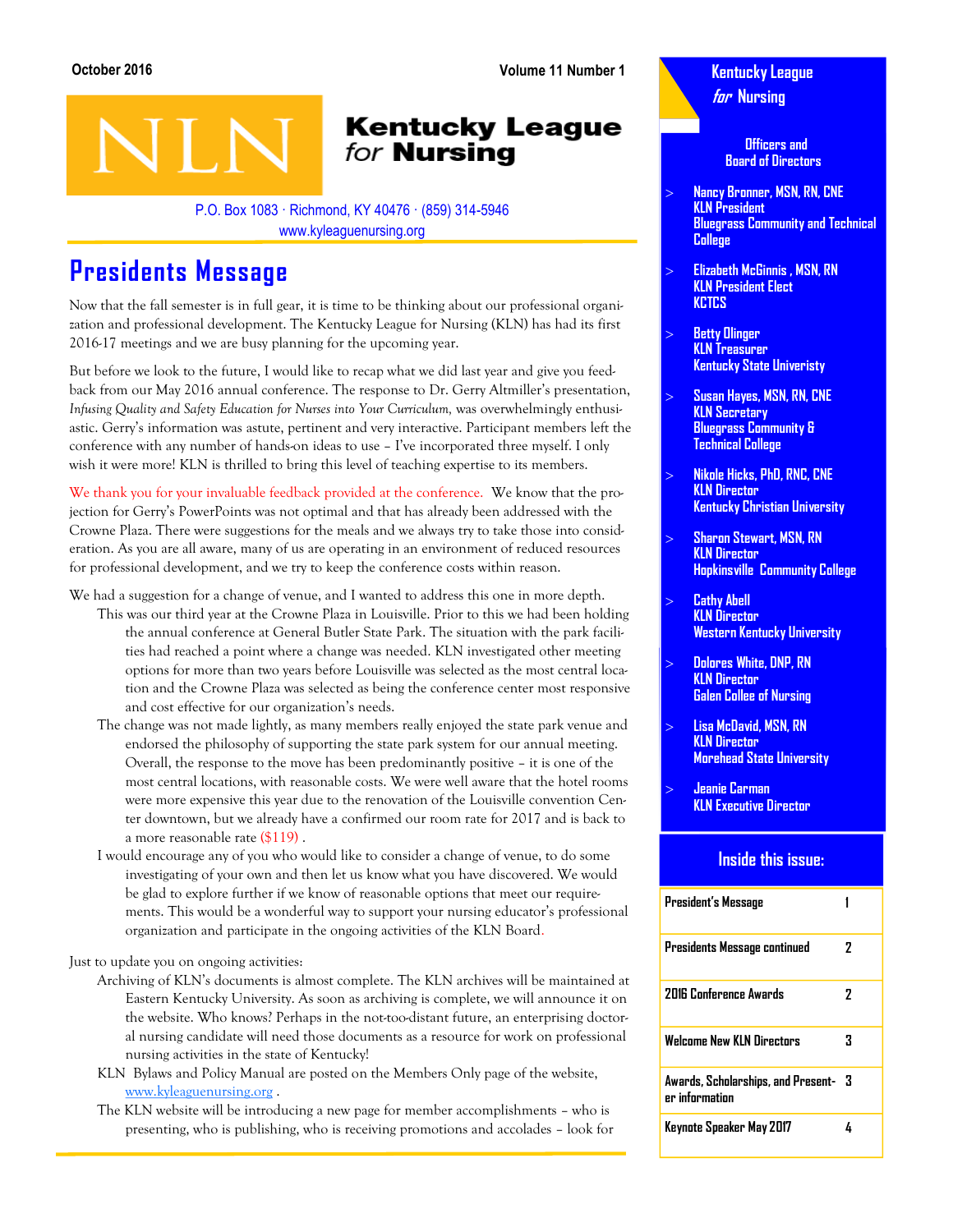## **Presidents Message Continued….**

this in the near future. And then take a few minutes to submit an announcement about yourself or a fellow educator so that we can add to the accolades for the deserving educator!

Now to the professional development part! KLN strategic goals include providing a Certified Nurse Educator (CNE) preparation course every other year. Last year our fall conference hosted Marianne Jeffreys' workshop *Nursing Student Retention: Understanding the Process and Making a Difference*. This year, CNE is back on the agenda.

- KLN hosted the **Fall Nursing Educator Conference**, Certified Nurse Educator Prep course October 14, 2016, at Galen College (Green River Circle campus.) Donna "Iggy" Ignatavicius is a nationally known speaker and author of *Medical Surgical Nursing: Patient-Centered Collaborative Care*. Her *Boot Camp for Nurse Educators* conferences get outstanding reviews. She presents nationally on a number of other topics pertinent to nursing education.<http://www.kyleaguenursing.org/#!copy-of-events/cos1> The conference was well attended and very well-received.A number of KLN members have been awarded scholarships for taking the exam, for example, our newest Board member Dolores White, who is a Galen College of Nursing faculty.
- Since 2009, **Certification for Nurse Educators** has "established nursing education as a specialty area of practice and creates a means for faculty to demonstrate their expertise in this role." [http://www.nln.org/professonal-development-programs/Certification-for-Nurse-](http://www.nln.org/professonal-development-programs/Certification-for-Nurse-Educators)**[Educators](http://www.nln.org/professonal-development-programs/Certification-for-Nurse-Educators)**

In fact, I just received a National League for Nursing press release that indicates that CNE has "gone global" with an expansion partnership with the Commission on Graduates of Foreign Nursing Schools (CGFNS), granting global credibility to this program that has certified more than 5000 nurse educators in the United States.

We have great things planned for the 2017 Annual conference next year. Stay tuned to the KLN website and participate. This is your organization – your involvement is essential to keeping our organization current and relevant to our professional lives.

Have a productive year filled with life-long learning!







Susan Piper and Dolores White both were presented the Bro. Ignatius Perkins Scholarship. (From L to R: Dolores White, KLN member Sharon Steward, and Susan Piper).

KLN would like to congratulate Neena Jones who was the recipient of the Kathryn Mershon

Scholarship





Thank you Teresa Ferguson for your service to the KLN 2015-2016! Pictured Left to Right: KLN President Nancy Bronner and KLN member Teresa Ferguson.



The KLN would like to thank Dr. Gerry Altmiller (Pictured left) for **Strategie** delivering an interactive presen-Compet tation on integrating Quality and Safety Education for Nurses (QSEN) competencies into the curriculum. Members enjoyed interactive activities, videos, games and demonstrations related to her presentation (Pictured right).

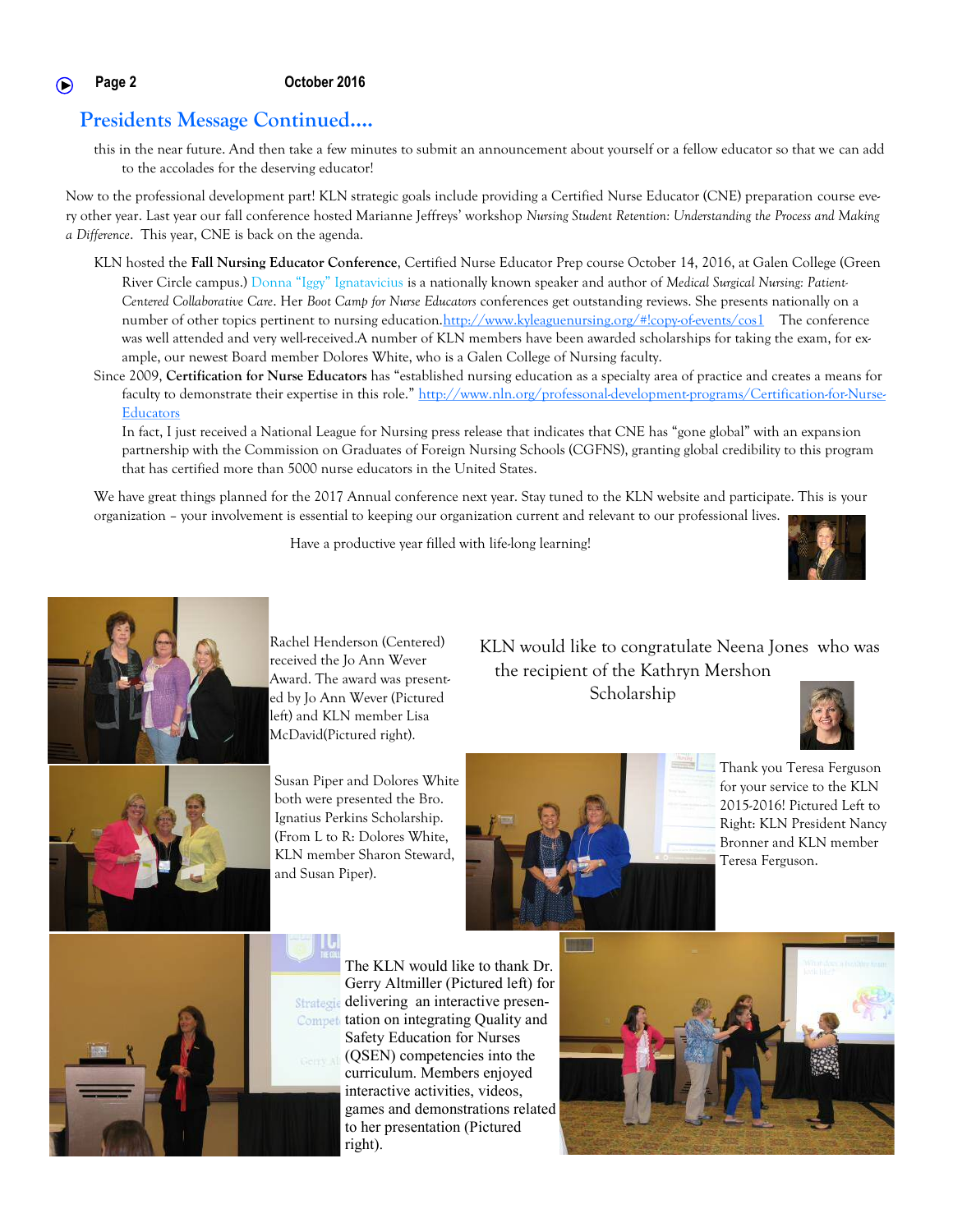#### $\bigcirc$

#### **October 2016**

## **Welcome to the New Board Member!**



Welcome Dolores White to the board! Dolores graduated with her DNP from WKU

in May of this year. She currently teaches in the ADN Program at Galen College of Nursing. She has been a Registered Nurse for 20 years and in addition to education, her nursing background includes PACU, Outpatient Pre/Post Surgery/Endoscopy, Medical-Surgical and Telemetry clinical experiences, as well as Surgical-Telemetry Unit Manager. She is a member of the NLN/KLN, ANA/KNA, Association for Nursing Professional Development (Greater Louisville Affiliate), Sigma Theta Tau, Phi Kappa Phi, and Hospice and Palliative Nurses Association. She has a publication in the *Journal for Nurses in Professional Development.* 

#### **NurseTim Scholarship Opportunity!!!**

We are excited to announce the "NurseTim Scholarship," sponsored by Nurse-Tim, Incorporated. The scholarship will be awarded to a current KLN member and enrolled in a graduate nursing program. The recipient must also have the intention of assuming a nursing faculty position. More information about this exciting opportunity is located on the KLN website. We want to thank "NurseTim" for this outstanding contribution to nursing education.

- President Elect Beth McGinnis was promoted to Division Chair for Health Sciences Division at ACTC!!
- KLN member Joan Frye, EdD, MSN, RN, NEA-BC received a promotion to Interim Academic President and Dean.
- KLN member Charles Rogers graduated from NKU with a post Masters certificate FNP!!
	- **If you would like to be recognized or recognize a member for an accomplishment, please send an email to www.kyleaguenursing.org**

## **Congrats to our Members! Share your ideas!!!!**

consider sharing how you were (Registration fee is able to successfully implement waived for students) cator Conference. Please consid- bers to participate in peer At last year's *Nurse Educator Conference*, Dr. Gerry Altmiller was the keynote speaker. She provided many ideas to facilitate the implementation of QSEN competencies in nursing programs. Dr. Altmiller also provided many resources where further ideas could be located. At this year's conference, we would like you to a concept you learned from attending the *2016 Nurse Edu*er submitting an abstract for a poster or podium presentation as an opportunity to disseminate information to demonstrate your success.

### WANT TO GET INVOLVED WITH KLN??

-Become a member!

-Submit an abstract for a poster or podium presentation!

-The KLN invites nursing students to present posters of research projects.

-The KLN seeks memreview of submitted abstracts for presentation!

Contact the KLN if interested!!!

### **Call for Presentations and Nominations for Awards!**

If you would like to present a poster or podium presentation, we are now accepting abstracts! **The deadline for abstract submission is February 1st, 2017!!**

Please submit nominations for the following awards and scholarships **by April 2nd, 2017!!**

Bro Ignatius Perkins Scholarship

-Kathryn Mershon Scholarship

-Jo Ann Wever Award

### **Please consider a position on KLN's Board of Directors The following positions will be available in May**

- President Elect: A President-Elect shall be elected at the annual meeting in the manner provided in Article VIII of these bylaws, to serve for a term of two years following the close of such meeting, and shall then succeed to the Presidency for a term of two years.
- Secretary: The Secretary shall be elected at the annual meeting in the manner provided in Article VIII of these bylaws, to serve for a term of three years following the close of the annual meeting or until a respective successor is elected. No person shall be elected to serve for more than two consecutive terms in the office of Secretary.
- Treasurer: The Treasurer shall be elected at the annual meeting in the manner provided in Article VIII of these bylaws, to serve for a term of three years following the close of the annual meeting or until a respective successor is elected. No person shall be elected to serve for more than two consecutive terms in the office of Treasurer.
- Directors: Directors will be elected at the annual meeting. Term is three years.

**Page 3** Colober 2016 **Contact Accord 2016** Color 2016 **Color 2016** Color 2016